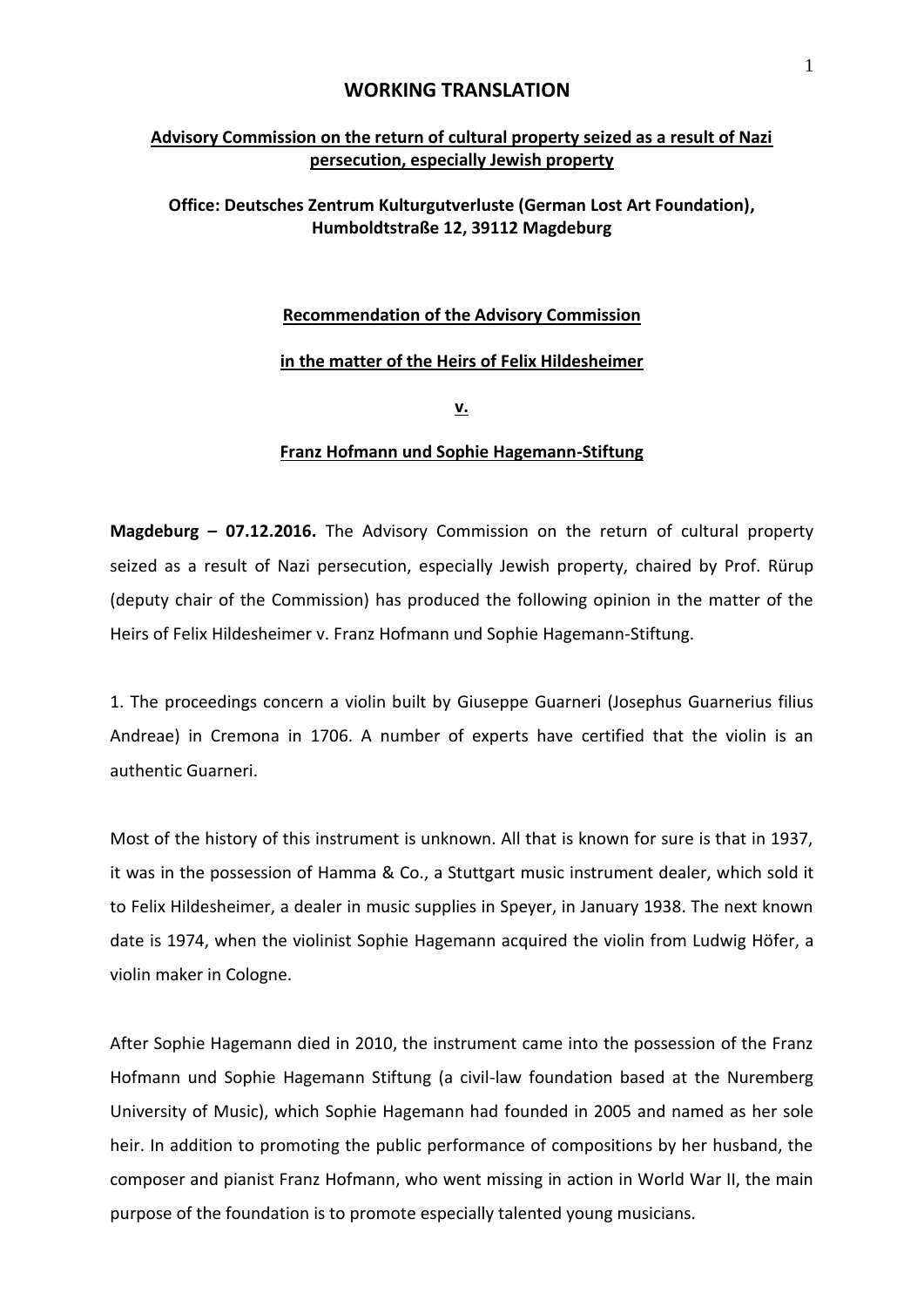2. The Hildesheim heirs, represented by the Holocaust Claims Processing Office of the New York State Department of Financial Services, base their claim above all on the fact that Felix Hildesheimer and his family were subject to racist persecution during the National Socialist era.

In 1898, Felix Hildesheimer took over the music store that his father had founded in 1870. The store was subject to a boycott starting in 1933, and was partly demolished in 1934. In 1937, Felix Hildesheimer found himself forced to give up his business and sell his house. Both of his daughters emigrated: Martha to the U.S. in September 1938 and Elisabeth to Australia in spring 1939. Felix Hildesheimer and his wife Helene then tried unsuccessfully to follow their younger daughter to Australia. Felix Hildesheimer committed suicide on 1 August 1939; Helene Hildesheimer was deported to Gurs, in southern France in October 1940. She had to leave behind all her property, which was seized by the Gestapo. In early 1941, she was able to flee to the U.S.

Because the Guarneri violin was not in the possession of the family members who had emigrated, the heirs argue that Felix Hildesheimer must have sold it under the pressure of persecution – and thus for less than its actual worth. Or, if it was still in the family's possession at the time Helene Hildesheimer was deported, then it must have been seized by the Gestapo. In either case, according to the heirs, it constituted a loss of property as the result of Nazi persecution (*NS-verfolgungsbedingter Vermögensverlust*) justifying a claim to restitution.

Helene Hildesheimer died in 1990; her heirs were her daughters Martha Hildesheimer Strauss and Elisabeth Hildesheimer Locke. They and their husbands have also died in the meantime. The active legitimate heirs are their children, Sidney Strauss and David Sand (formerly Locke).

3. The Franz Hofmann und Sophie Hagemann Stiftung, which undertook intensive, though largely unsuccessful, efforts to clarify the violin's provenance, question the restitution claim, because the Stiftung says that no information was available on the fate of the violin after Felix Hildesheimer acquired it.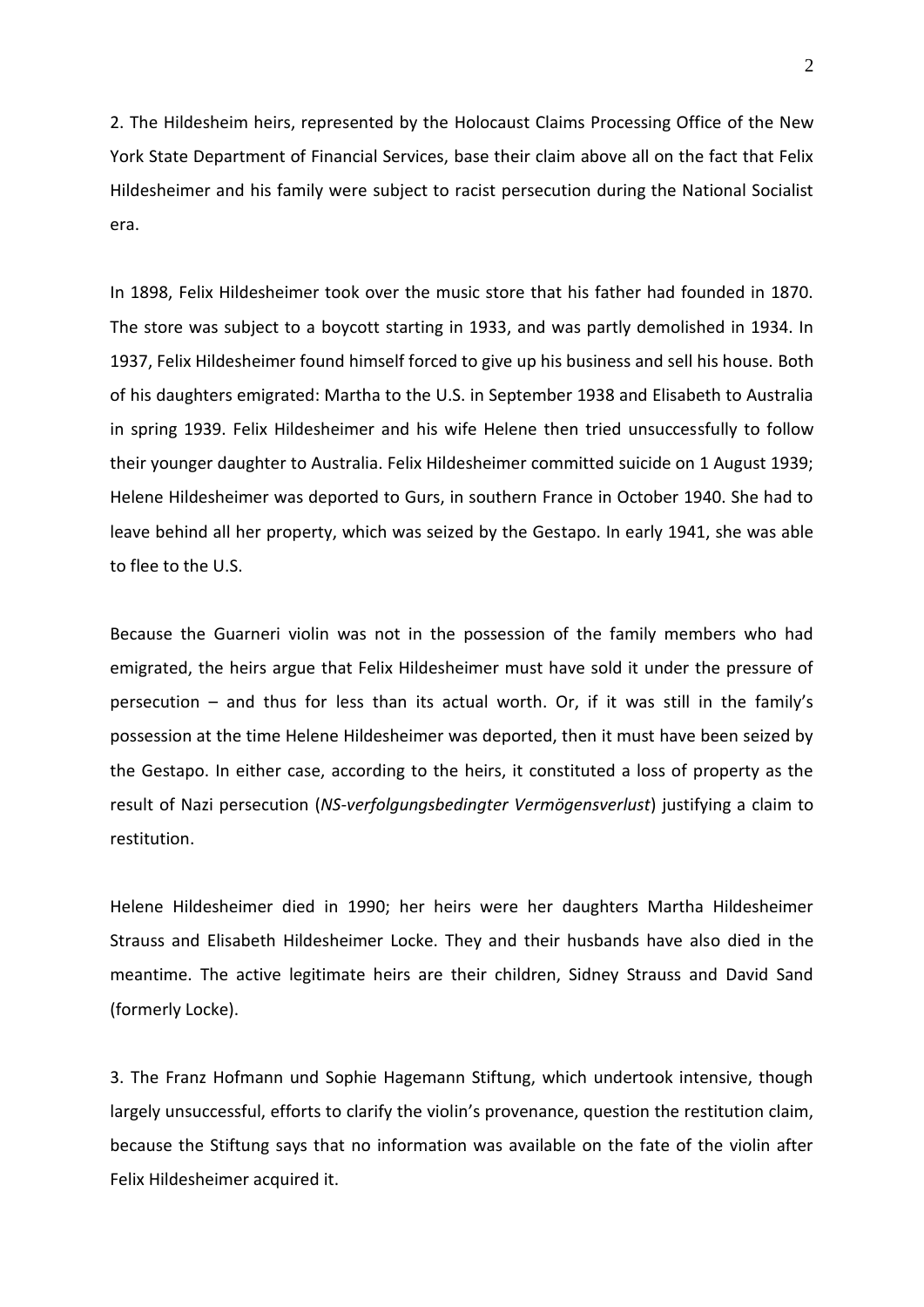According to the Stiftung, it is unclear how the family lost possession of the instrument and who acquired it, under what circumstances and for what price. The Stiftung says that it was also unclear from whom Hamma & Co. acquired the violin and on whose behalf they sold it. According to the Stiftung, this transaction could have also constituted a loss of property as the result of Nazi persecution. The Stiftung also says that it was worth noting that, in her compensation proceedings, Helene Hildesheimer claimed the loss of a Berdux grand piano but not the Guarneri violin.

The Stiftung says that Sophie Hagemann acquired the violin in 1974 in good faith, and that the 70,000 Deutschmark she paid, along with a violin given in trade, represented a fair market price.

4. Regardless of the legal positions they represent, both sides have expressed their interest in agreeing on a fair and just solution in line with the Washington Principles. For this reason, the Stiftung called the Advisory Commission, and the Holocaust Claims Processing Office, as the representative of the Hildesheimer heirs, joined in without hesitation. After the Commission agreed to the proceedings, the parties presented their positions in written statements of 23 November 2015 and 22 January 2016. A hearing that was to take place via Skype was cancelled at the last minute by the Holocaust Claims Processing Office; it took place on 6 July 2016. Owing to the lack of documents to clarify the right of inheritance, the Commission could not come to a final conclusion at that time. Advising was set to continue on 22 November 2016.

5. After carefully examining the statements and documents as well as the oral arguments presented, the Advisory Commission came to the following conclusion:

It is impossible to determine what happened to the violin acquired by Felix Hildesheimer in January 1938 up to the time of his suicide in August 1939 or of the deportation of Helene Hildesheimer in October 1940 and the following seizure of her property. However, it is undisputed that Felix Hildesheimer was the last known owner of the instrument, and that he and his family were driven by racist persecution into emigration and death. Under these circumstances, it is very likely that the violin was sold under duress or seized, constituting a loss of property. In line with the Washington Principles and the Joint Declaration of the Federation, the federal states and the national associations of local authorities to implement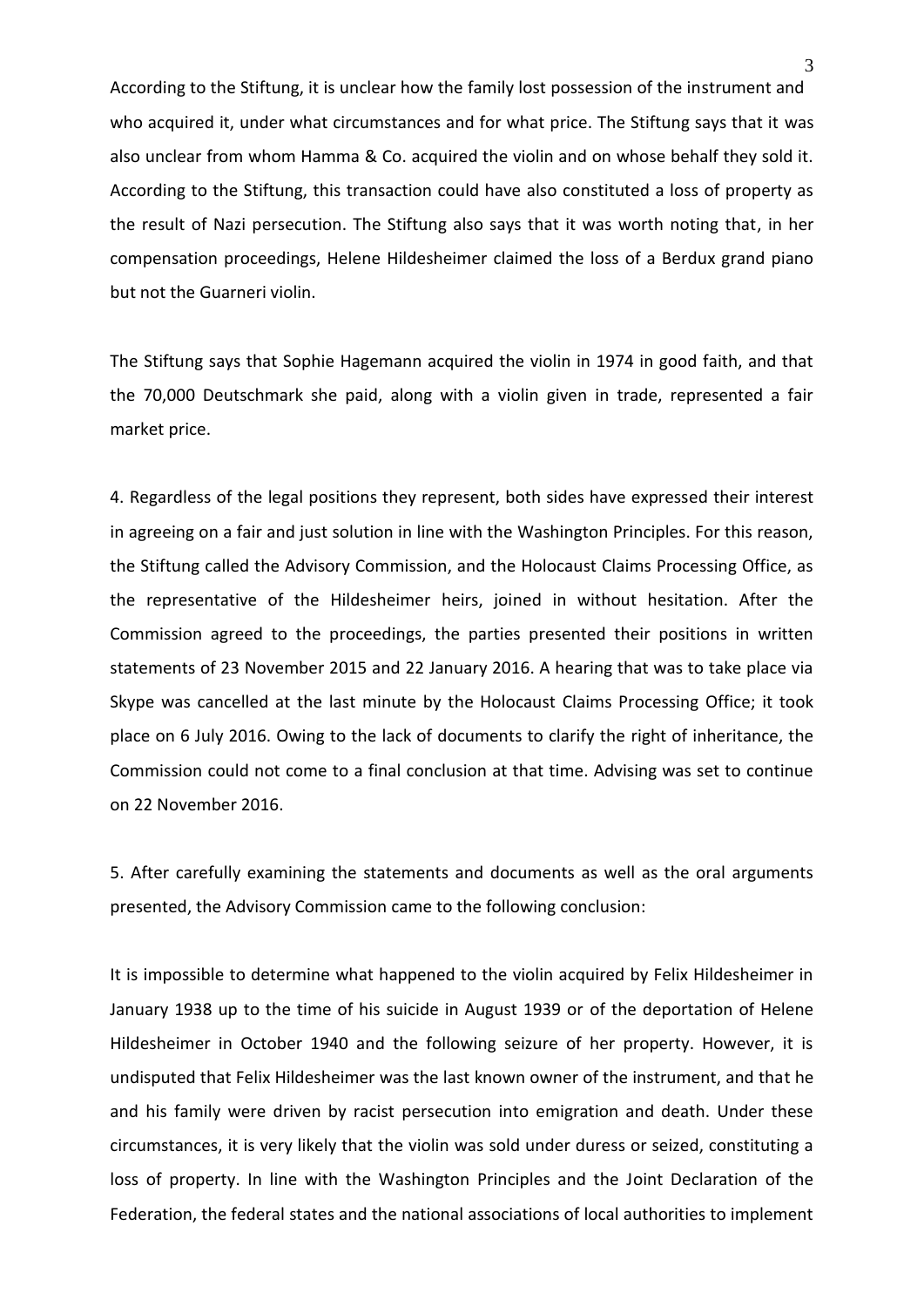these principles, a loss of property as the result of Nazi persecution should be assumed in such a case.

On the other hand, it should be recognized in the present case that the violin was acquired in good faith, and that the Stiftung as owner undertook an exemplary effort to clarify the provenance of the violin and any possible restitution claims. In 2012, it appointed an expert committee which conducted research in the relevant archives; in April 2013, it reported the violin to the Lost Art Internet Database as found; at the same time, it attempted with the help of a well-known provenance researcher to contact the heirs living in the U.S. In January 2014, it made its documentation on the difficult issue of provenance public at a press conference.

The Stiftung would like to have the violin restored, as it is currently in poor condition, in order to lend it to talented students of the Nuremberg University of Music for one to three years, in line with the purpose of the foundation. It also plans to require the musicians to whom the violin is lent to give concerts in Speyer with an appropriate programme commemorating the history of the Hildesheimer family and their music store.

Under these circumstances, the Advisory Commission believes that the fair and just solution desired by both sides consists in a balance of interests. It therefore recommends that the violin, with an estimated market value of about 150,000 euros, less the necessary cost of restoration amounting to about 50,000 euros, should remain with the Stiftung, which should pay the heirs a sum of 100,000 euros in compensation.

\*\*\*

The task of the Advisory Commission is to mediate in case of disputes between the parties presently in possession of cultural goods and their former owners or the heirs of the latter, if both parties so desire. The Commission may issue an ethically grounded recommendation for resolving the dispute. The current honorary members of the Commission are historian Professor Dr Reinhard Rürup, currently serving as deputy chair; the former President of the German Bundestag, Professor Dr Rita Süssmuth; the former President of the Federal Constitutional Court, Professor Dr Hans-Jürgen Papier; legal scholar Dr Hans Otto Bräutigam;